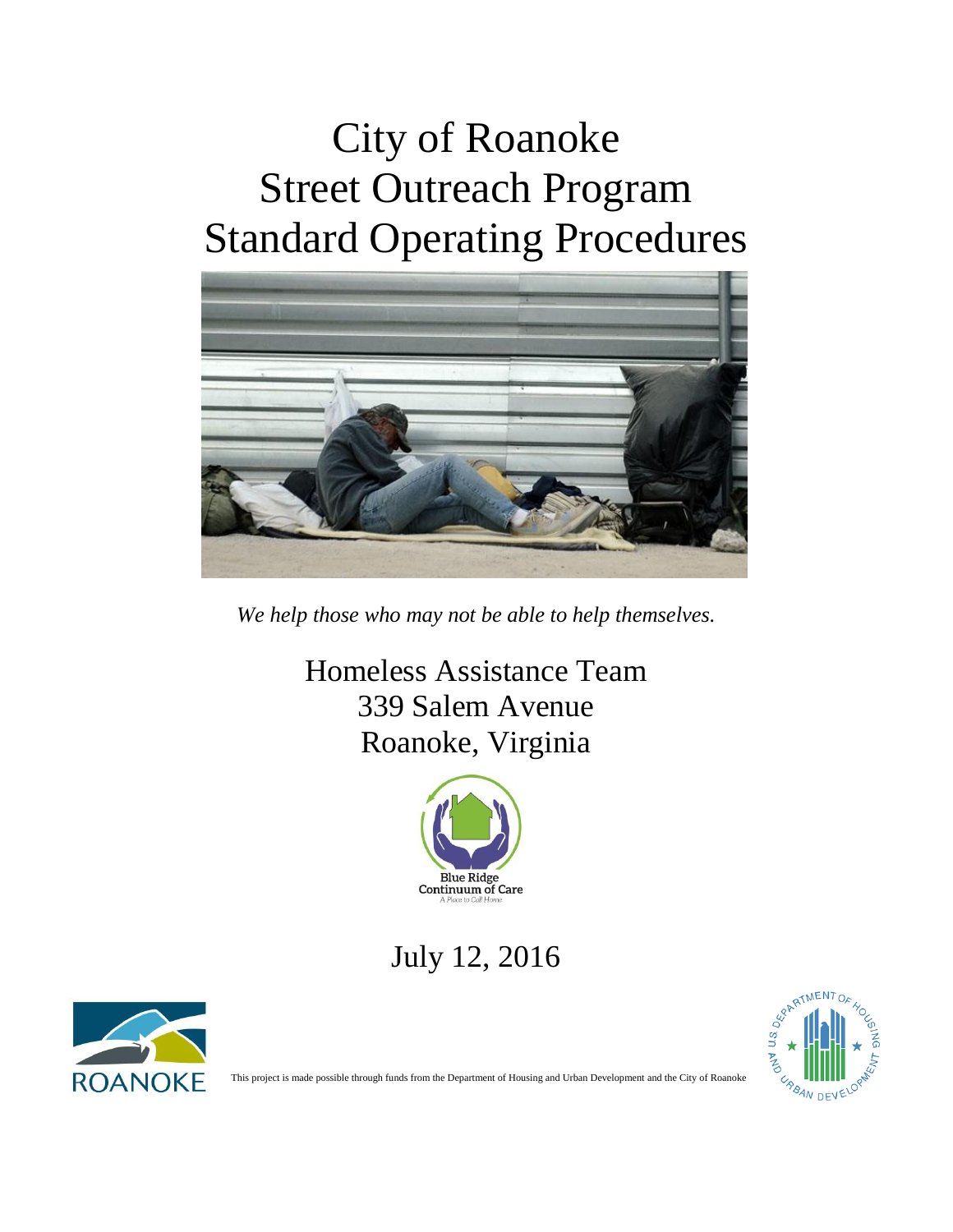#### **Table of Contents**

| Page 4 |  |
|--------|--|
| Page 4 |  |
| Page 5 |  |
|        |  |
|        |  |
|        |  |
|        |  |
|        |  |
|        |  |
|        |  |
|        |  |
|        |  |
|        |  |
|        |  |
|        |  |
|        |  |
|        |  |
|        |  |
|        |  |
|        |  |
|        |  |
|        |  |
|        |  |
|        |  |
|        |  |
|        |  |
|        |  |
|        |  |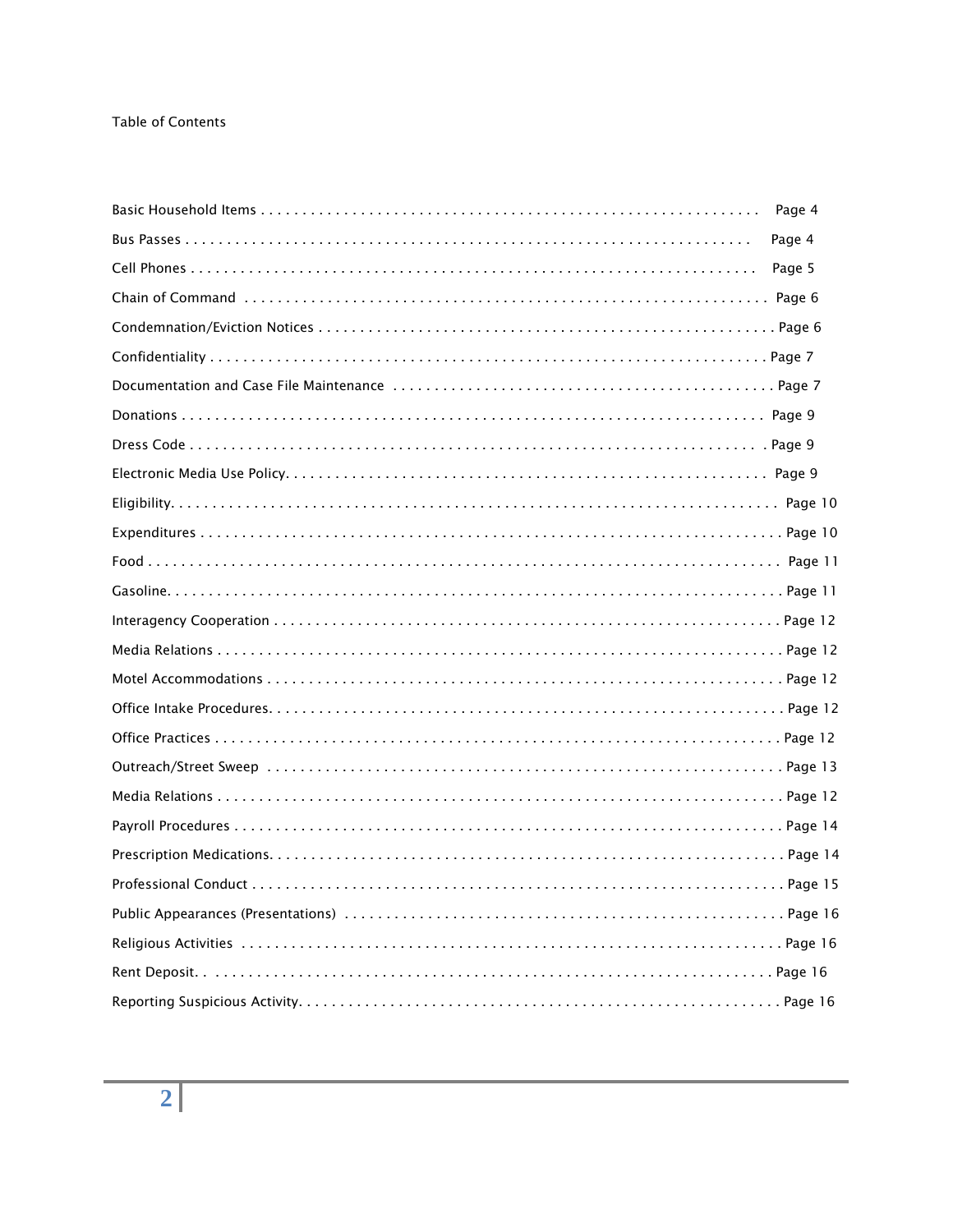| Page 25 |
|---------|
|         |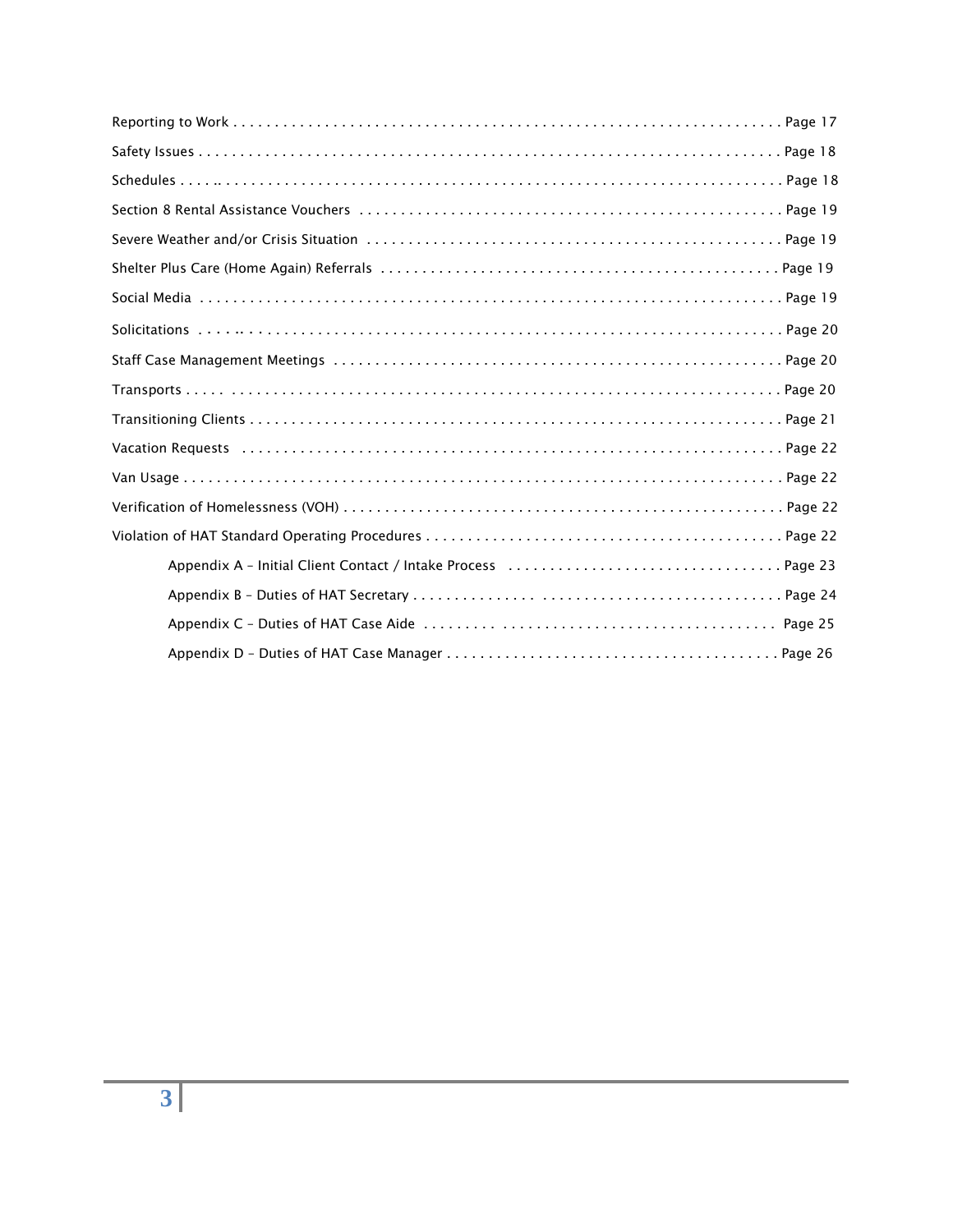#### **STANDARD OPERATING PROCEDURES**

#### **1. Basic Household Items**

a. *Upon request from the client*, client assistance funds can be used to purchase basic household items for clients transitioning into permanent housing **based on availability of funds through the Safety Net program. B**asic household items are defined as mattress, box springs, bed frame

#### **2. Bus Passes**

- a. Valley Metro:
	- i. If clients are receiving any income, they are not eligible for HAT bus passes. This includes SSI, SSDI, retirement, VA cash benefits, etc. Clients may be



referred to Coordinated Entry for assistance based on availability of funds.

- ii. Single ride tickets will be available in the HAT office for short-term use. This includes doctor's appointment, employment, job interview, housing appointment, etc. All of these appointments must first be confirmed by case manager and documented in the client file. Case managers must contact Valley Metro to purchase weekly passes.
- iii. Daily bus pass distribution must be recorded in the log binder(s).
- iv. Clients may receive no more than four (4) bus passes per day and a maximum of 8 per week **with documentation** for job search. Additional requests must be approved by the Human Services Administrator. Case managers must first verify that business is hiring and applications cannot be completed online.
- v. Weekly bus pass distribution must be recorded on the case management and services provided form as well as included in HMIS.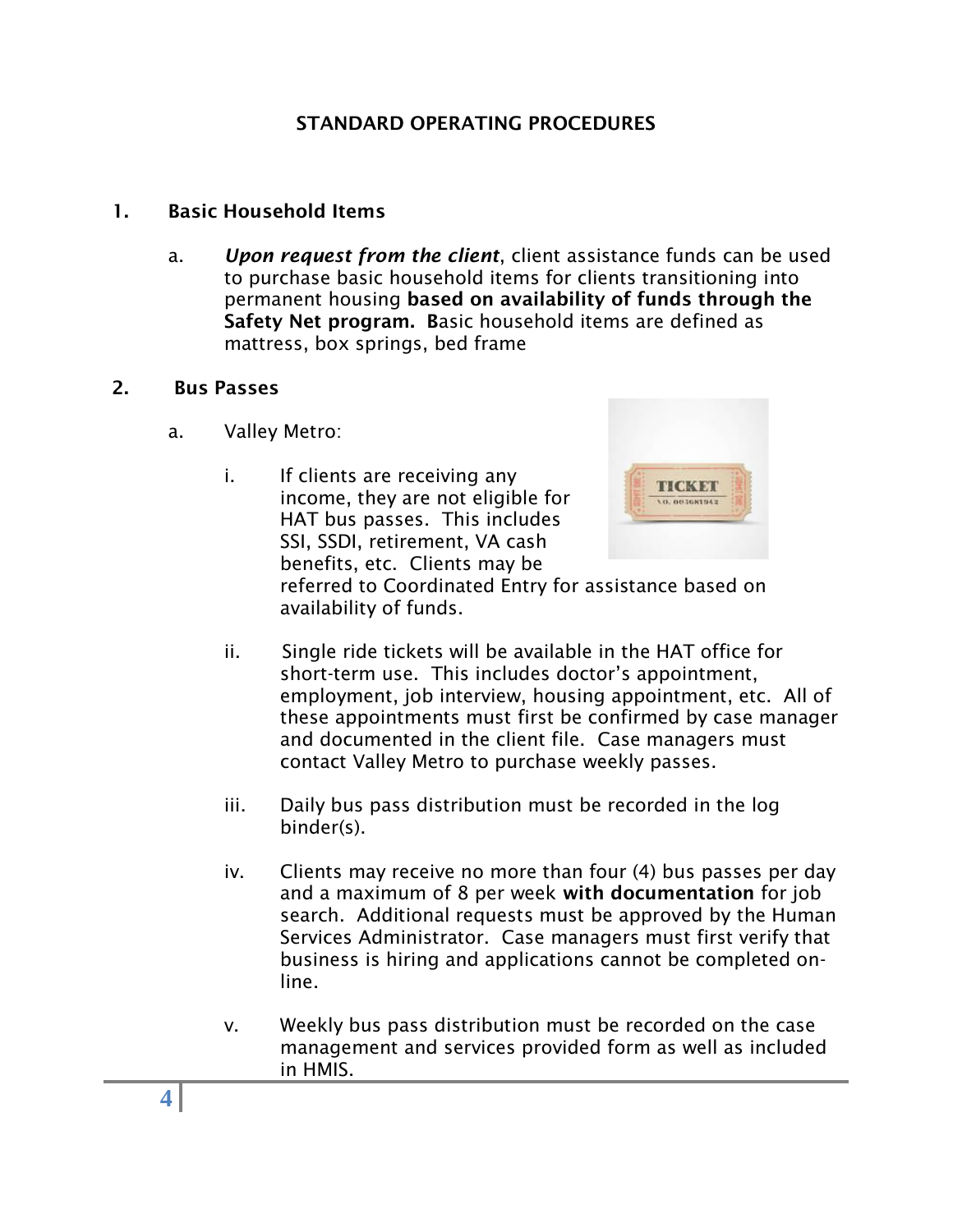- vi. Weekly and/or individual passes shall only be provided until first full pay check is received.
- vii. Bus passes may be provided for one time only to register educational courses.
- viii. Bus pass(s) may be provided for initial transport to probation and parole. Additional transports must receive authorization.
- ix. Donated bus passes may be provided with the approval of Human Services Administrator or designee.

# **3. Cell Phones**

- a. HAT personnel may provide cell phone numbers to clients for pick up from transports.
- b. When driving a city vehicle, every effort should be made to come to a complete stop away from traffic before answering the cell phone or allow another employee to answer. A city operable cell phone must be in vehicle at all times during outreach/transport.



c. Employee personal cell phones shall be on vibrate and may be used for emergency calls only **during HAT operating hours (including street outreach).**

# **4. Chain of Command**

- a. The chain of command for HAT personnel consists of the following:
	- Human Services Director
	- Human Services Administrator
	- Team Leader
	- Employee (s)
- b. HAT personnel should follow procedures when problems and conflicts arise with fellow employees:
	- i. The first action is to talk directly with the person involved. Clearly state the behavior that they exhibit causing distress or conflict. Tell the person how you are feeling. Avoid judgment statements, name-calling. Together, decide on an appropriate course of action to resolve the conflict.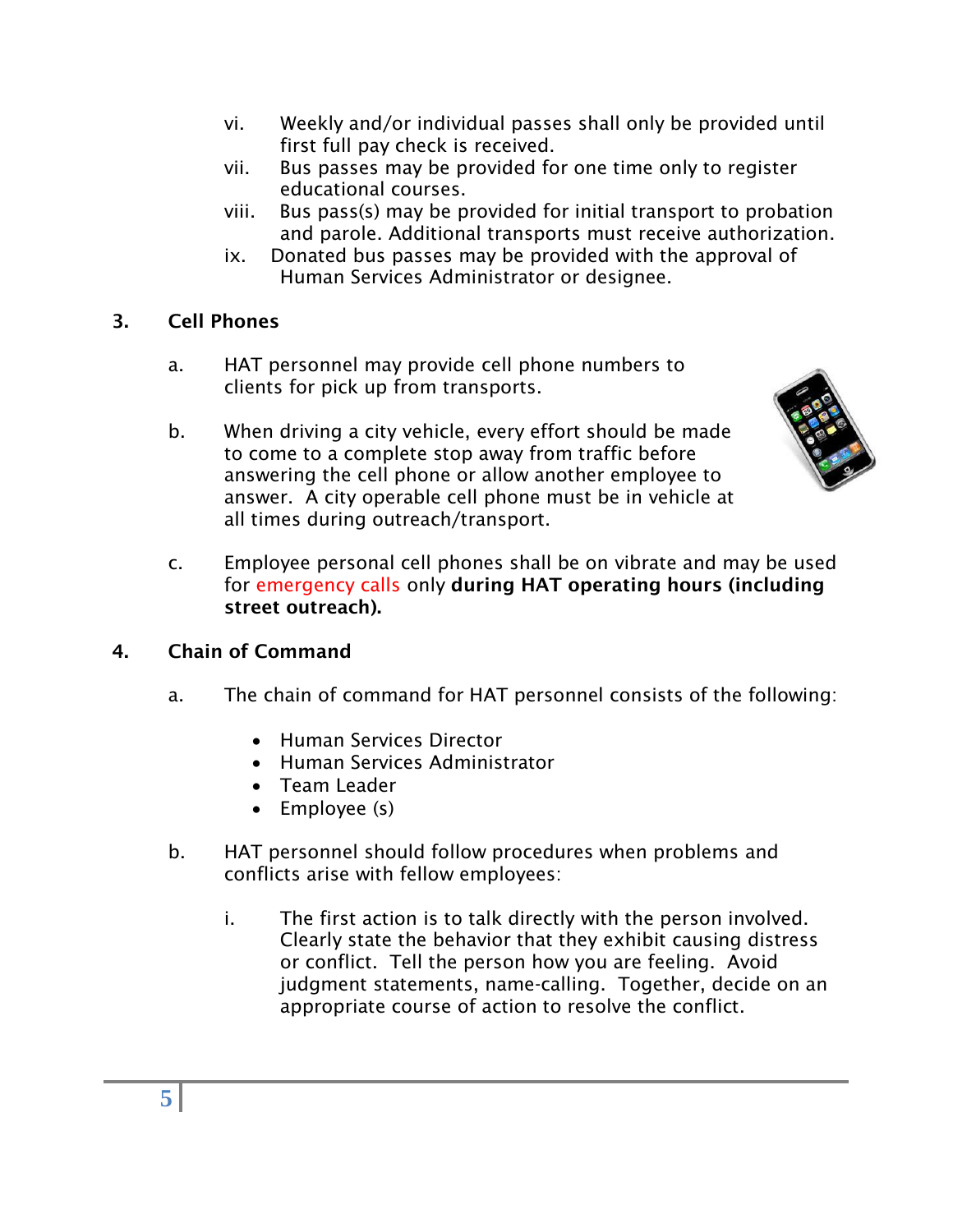- ii. If the problem persists, talk to your co-worker again. Decide if you both are following the plan that was agreed upon. Discuss and agree upon any necessary modifications to your plan.
- iii. If the problem persists, consult with the Human Services Administrator.
- c. HAT employees are eligible to participate in the City's Grievance Procedure, Personnel Operating Procedure #6. Please refer to the city's POPs which can be found on Lotus Notes.

# **5. Condemnation/Eviction Notices**

a. In the event a client becomes homeless as a result of a building condemnation/eviction, case managers should refer the client to Central Intake.

# **6. Confidentiality**

a. All matters related to clients are considered confidential and should not be discussed with persons outside the HAT staff unless expressed written permission is given by the client for the purpose of securing necessary services and for additional information.

# **7. Documentation and Case File Maintenance**

a. All contacts and engagements with clients and ineligible contacts **(including field intakes, front desk questions and telephone calls)** must be documented legibly in ink or typewritten within two working days. This includes all notes on HMIS. It is imperative that all critical information be



documented immediately. If the client is reluctant to give his name, HAT personnel should document nicknames and physical description.

- b. HAT case managers will maintain files on every client.
- c. Each client file must include photo documentation. If no photo ID is available from the client or if the ID is not clear, staff should use the department's digital camera and take a photo of the client. **The "Consent to Photograph" form must be included in client's file.** If client rejects photo, documentation shall be made in the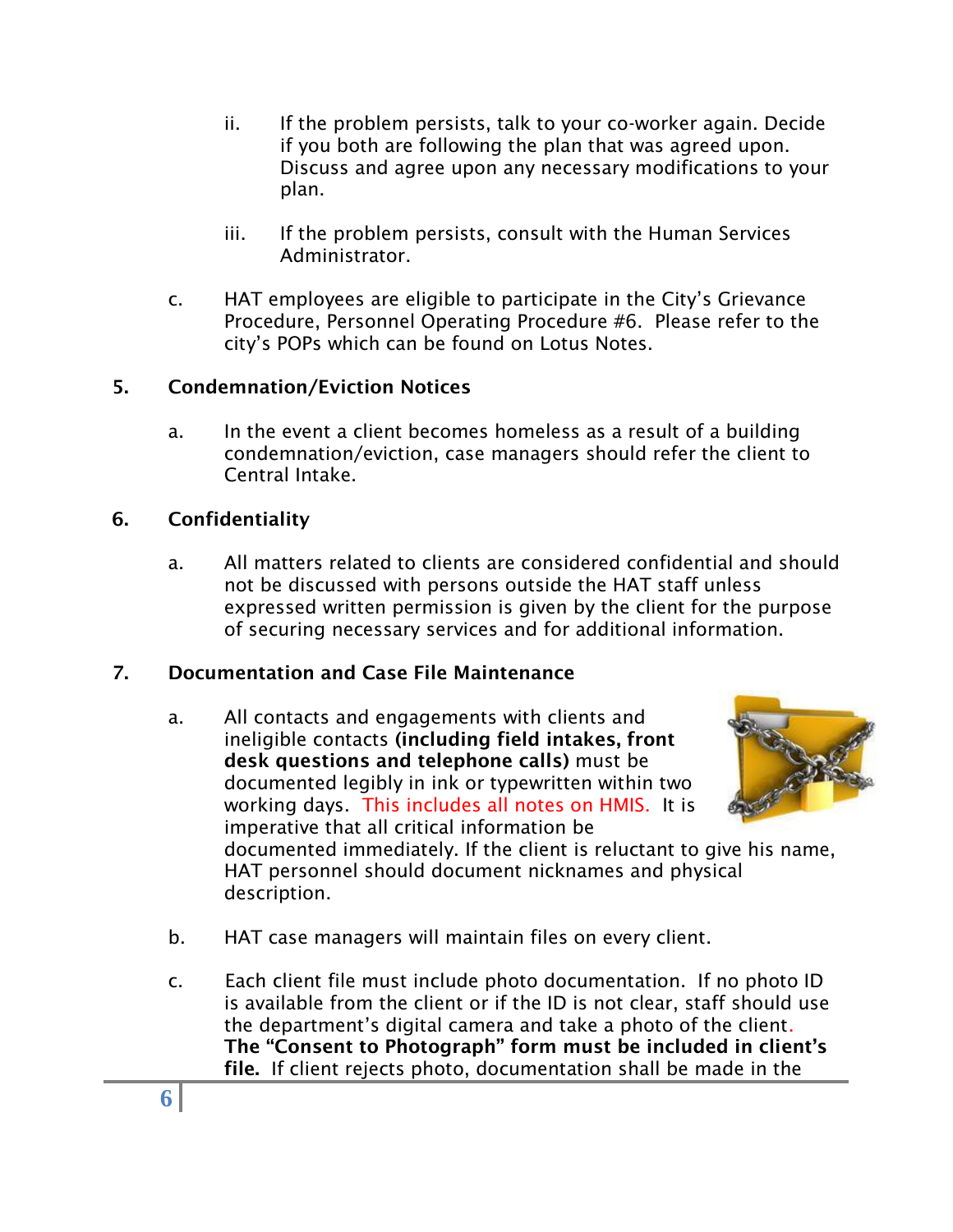clients file. A thorough description should be included in the file if no photo is available using the client identification form.

- d. Client folders contain the following:
	- i. Intake Form
	- ii. Consent Form
	- iii. Verification of Homelessness
	- iv. Client case notes including a record of all assistance provided and amount of time spent with client. At no time should client information be shredded once it becomes a part of the client file. An addendum should be made to the case notes and the pertinent information marked VOID.
	- v. Individual Service Plan (ISP) The Human Services Administrator will review action plans on a regular basis to ensure accuracy and compliance with HUD Guidelines.
	- vi. Record of time spent with each client.
	- vii. Other information including physician diagnosis, written correspondence, copies of social security card, drivers license, green cards, assignments given to client
	- viii. Discharge summary sheet
	- ix. All other information/documentation pertaining to client's case.
	- x. All services must be included on the HMIS.
- e. New files should be given to the HAT secretary **within two working days** prior to the first filing for number identification and record maintenance.
- f. Clients' personal items may not be stored in their file. In the event that a client inadvertently leaves something in the office, it is the case manager's responsibility to contact the client immediately and ask them to return and pick up their belonging(s). **Exceptions:** Birth certificates, school records and Social Security Cards may be kept in sealed envelope with the client signature/date across the seal.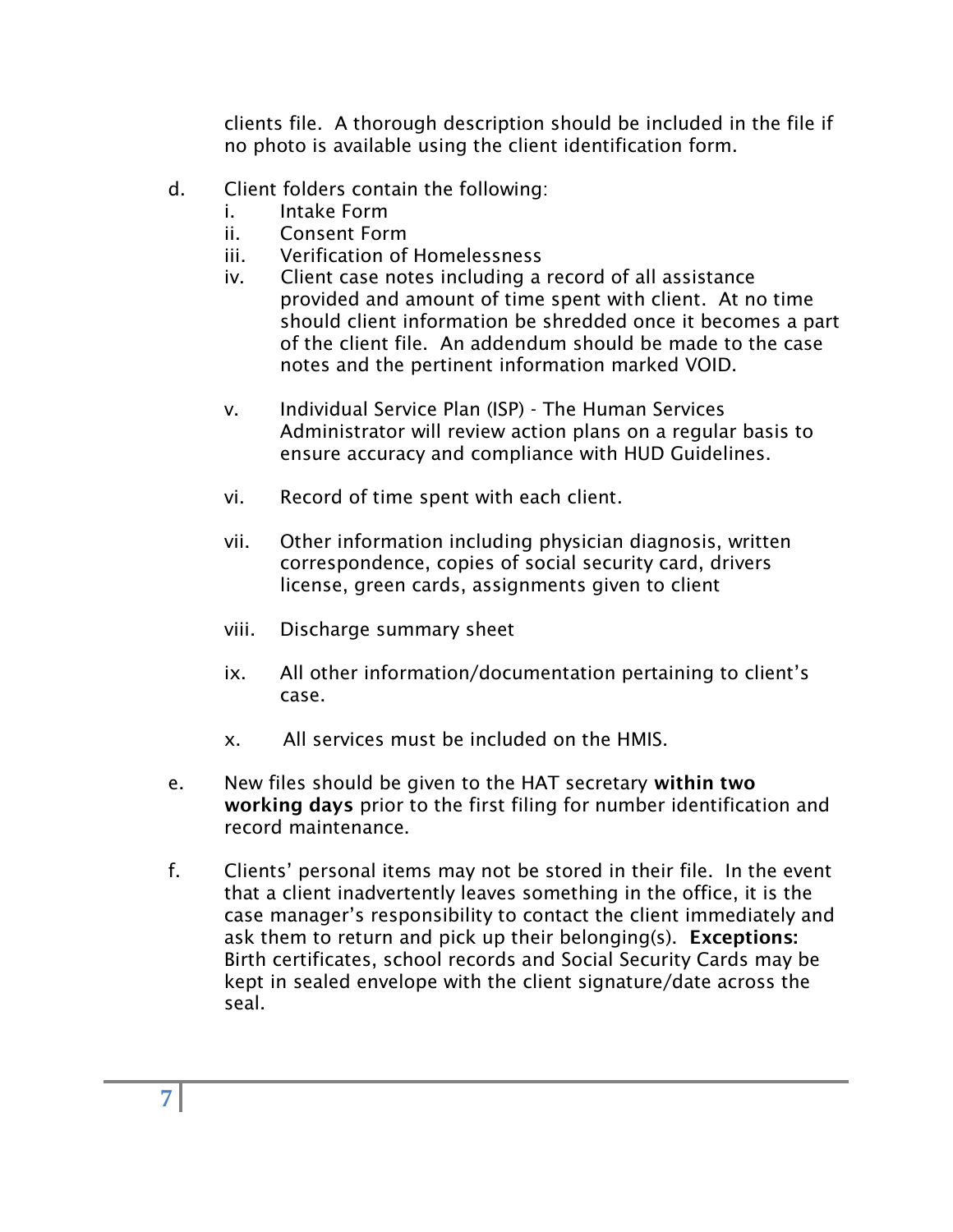- g. Closed cases once a client's file is closed, case managers are required to deliver the file to the Team Leader. Case managers may not file closed cases. Client files may be closed when:
	- i. Client has obtained suitable housing
	- ii. Client is living with family or friends
	- iii. No contact has been made within 1 year (staff **must** contact all area shelters prior to closing client file) e.g. other agencies, jails, last place of employment, etc.
	- iv. Client receives bus ticket out of town
- h. *Record keeping ranks as one of the most important functions of a case manager.* Case managers should review their files on a regular basis to ensure accuracy and completeness.
- i. All closed files must also be closed in HMIS within 72 hours.

# **8. Donations**

- a. Clothing and other donated items may be given to clients **without verification of homelessness.**
- b. Any donated items must be logged in the contribution log upon receipt. This must include name, address and phone number of person/affiliation donating items and the dollar amount of donation.

# **9. Dress Code**

- a. HAT personnel are expected to dress in a professional manner for scheduled meetings and while conducting office based job duties. HAT personnel are expected to dress in a non-threatening, professional, and appropriate manner when conducting field work. HAT personnel must present a clean, neat appearance and wear city identification card at all times.
- b. Uniforms consisting of sweatshirts, denim/cotton shirts and t-shirts are provided. Case managers and aides are required to wear their uniform while on outreach and as directed by the Human Services Administrator.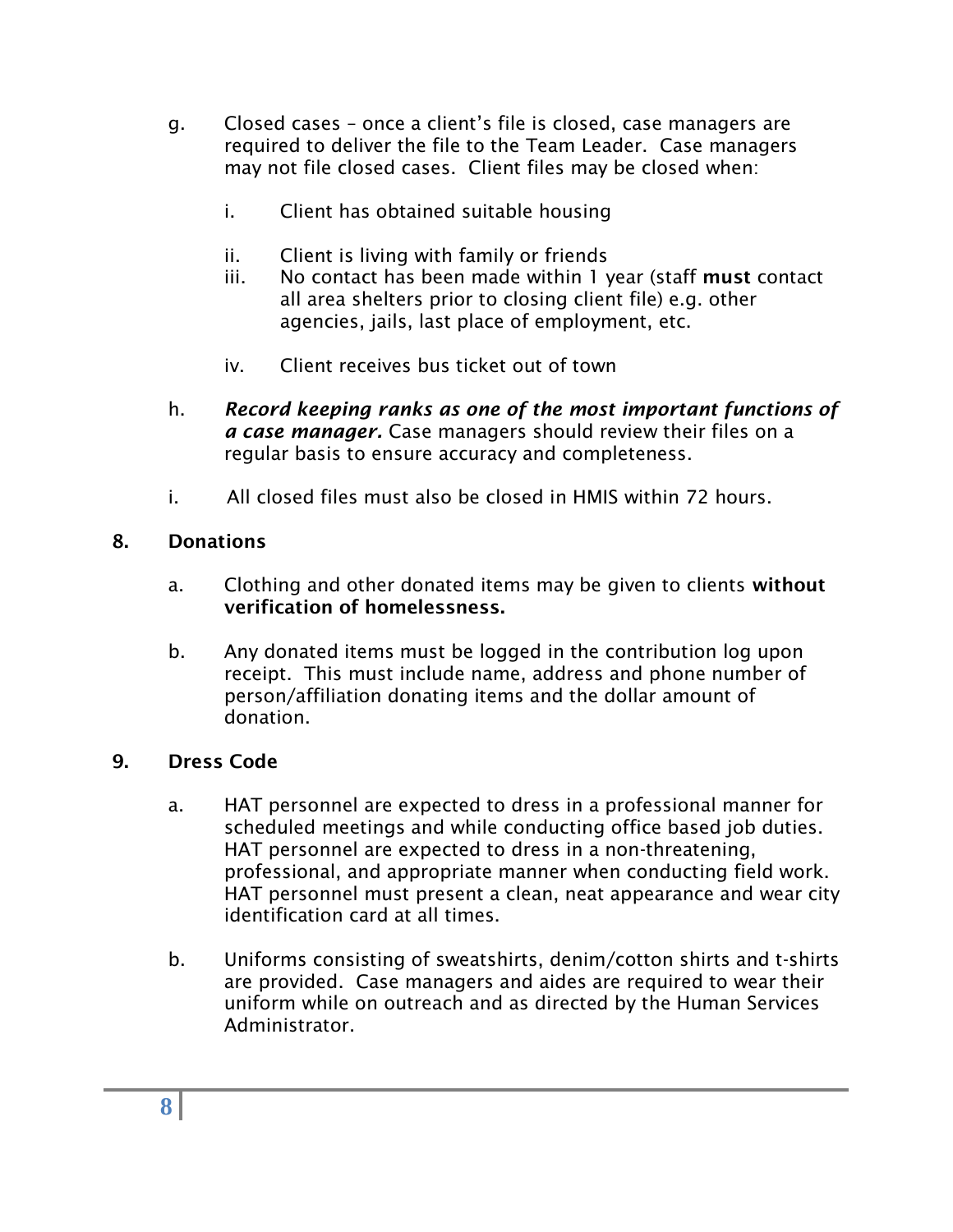c. In accordance with City policy, employee ID badges must be worn at all times or presented upon request.

# **10. Electronic Media Usage Policy**

a. All HAT employees must adhere to the City of Roanoke Administrative Procedure #5.10 – Electronic Media Usage Policy. The purpose of the policy is to inform city employees about acceptable and unacceptable uses of electronic media. "Electronic media" may include e-mail, the Internet, the city's intranet, telephones, and any other electronic device provided by the city and used by city employees in the furtherance of city business.

#### **11. Eligibility**

a. Persons who are residing in emergency shelters and in locations not designed for sleeping are eligible for HAT services. Please contact your supervisor prior to providing services. **Eligible persons may not be declined or refused services without written justification, proper notification, and due process.**

#### **12. Expenditures**

a. All available resources should be utilized before HAT client assistance funds are expended. For example, local food pantries can provide groceries and household items may be purchased at one of the local thrift stores.



- b. Client assistance funds may be used for the following:
	- i. Security deposit
	- ii. Items necessary as condition of employment and/or training (request verification from employer)
	- iii. Bus passes
	- iv. Prescribed medications
	- v. Blankets, socks, hats, gloves, underwear, winter coats and rain gear as available
	- vi. Non-alcoholic beverages (coffee, sodas, bottled water)
	- vii. Identification cards and birth certificates **(for employment, housing, disability)**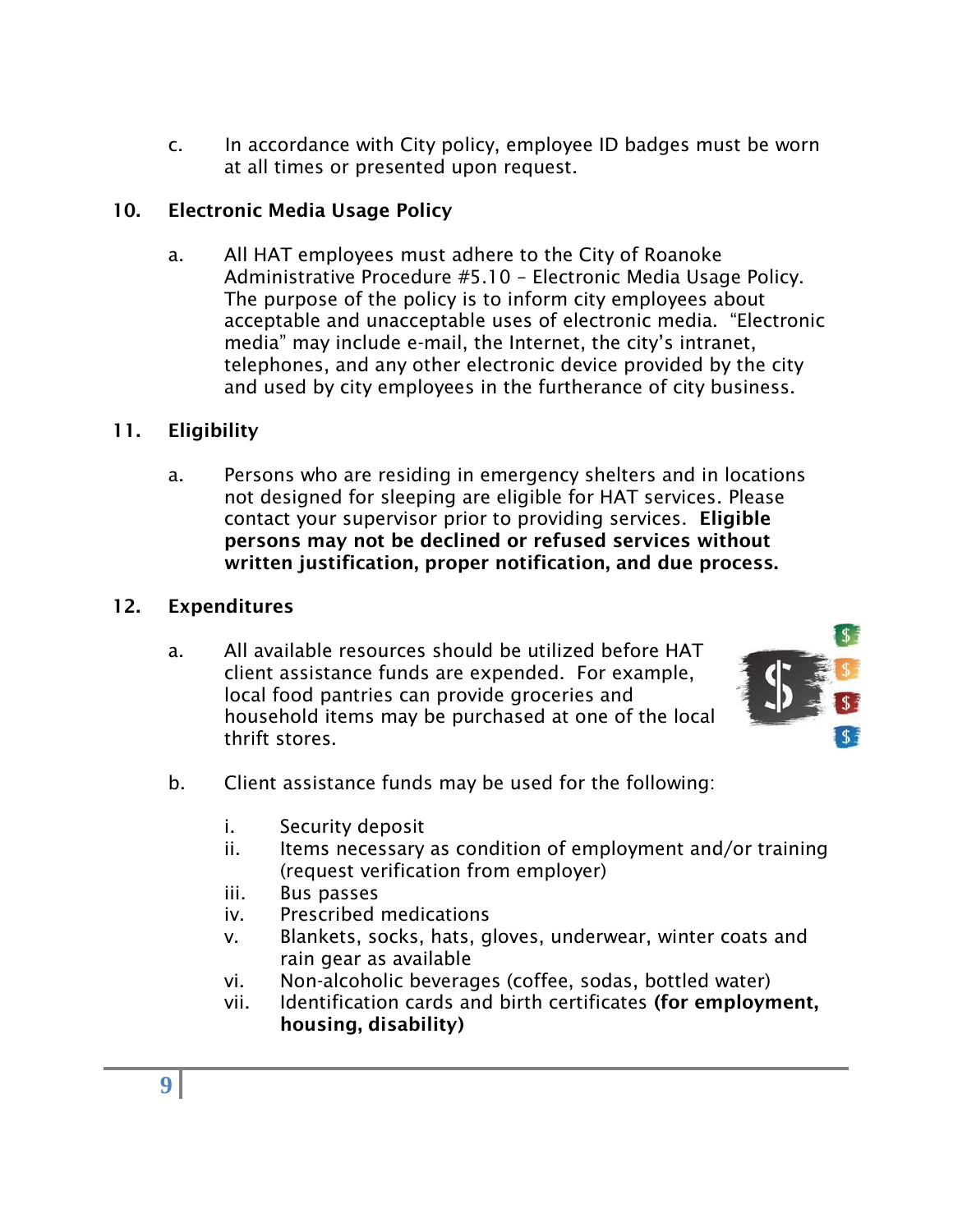- c. Due to the abundance of ID requests, this office will utilize the guidelines as provided by the DMV. **HAT funds may not be used to replace drivers' license, obtain copies of driving records or to purchase CDL licenses**.
- d. Client assistance funds will be requisitioned from the city. The city's Human Services Administrator or designated individual must approve all payment vouchers. Case workers must initiate the process and provide the secretary with necessary information in a timely manner to avoid delays.

# **13. Food**

- a. Client assistance funds can be used to purchase food for clients. Case managers should follow these procedures:
	- i. Clients should be encouraged to eat at RAM House, Salvation Army, Samaritan Inn, or the Rescue Mission.
	- ii. Food items may be distributed to homeless persons residing in accommodations not designed for sleeping on an emergency basis only.
	- iii. Food products are not to be distributed in an arbitrary manner. Clients may receive hot coffee and bottled water when available.
	- iv. The amount and type of food distributed must be documented in the client's file and the weekly reporting status log.

#### 14. **Gasoline**

- a. Client assistance funds can be used to purchase \$15 gasoline for client's vehicles for transportation to work until first full pay-check is received. Case managers should adhere to the following procedures:
	- i. Verification of employment and client schedule is required.
	- ii. Copy the client's car registration, driver's license, and expiration date.
	- iii. Record the vehicle plate number, make, model, color and year of car.
	- iv. HAT staff must accompany the client to an appropriate gas station. Bring the receipt directly back to the HAT secretary, copy should be placed in client file and documented in case notes.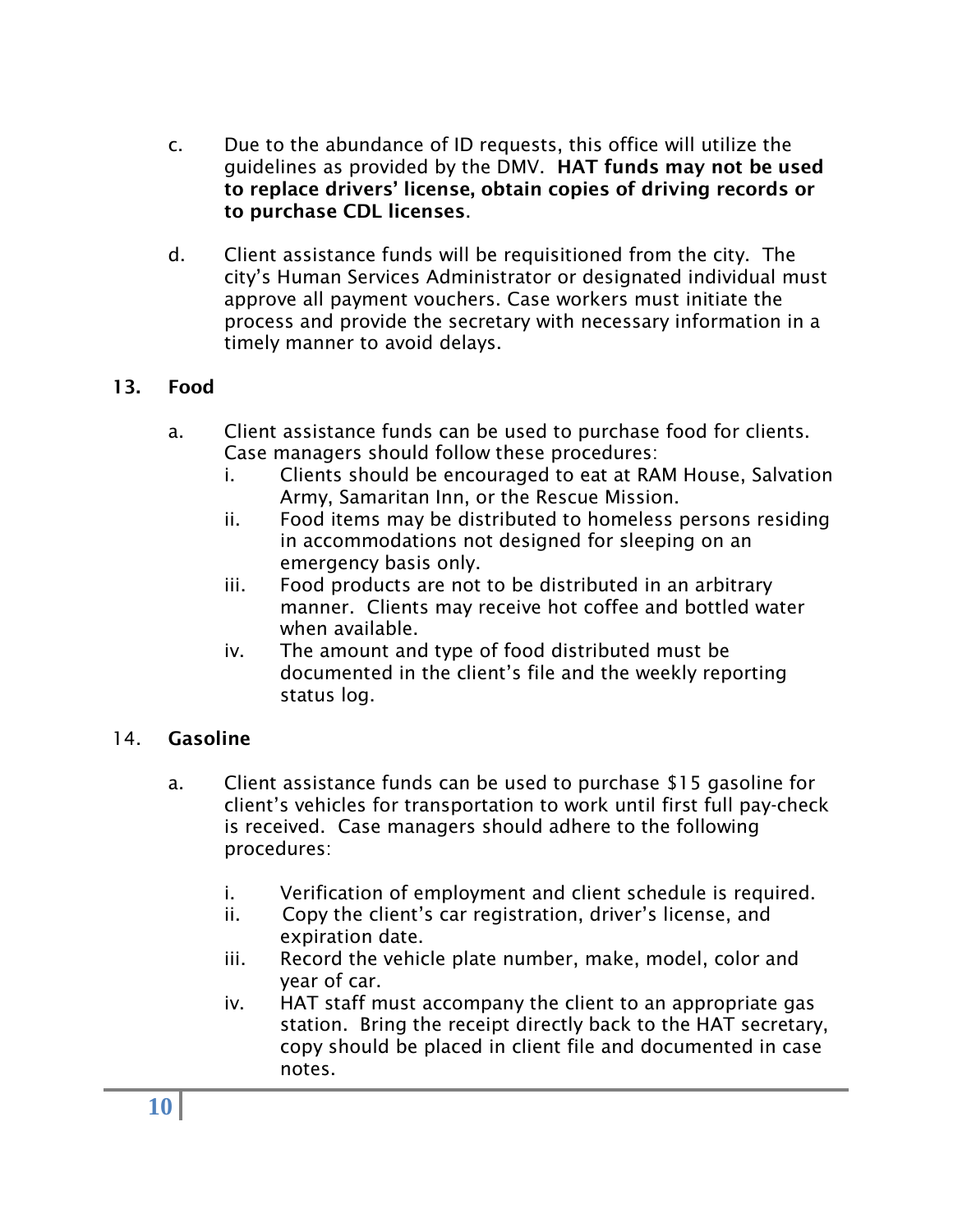# **15. Interagency Cooperation**

a. Maintaining positive working relationships with area homeless service providers is of paramount importance. HAT personnel should remember that we all share the same goal – to help the homeless survive and hopefully reach self-sufficiency. Coordination with service providers will be necessary in many cases. Professional courtesy must be maintained at all times when working with other agencies.

# **16. Media Relations**

a. All inquiries by the media, which include representatives from newspapers, radio, and television, should be directed immediately to the City's Human Services Administrator, the Director of Human Services or the office of the City Manager.



# **17. Motel Accommodations**

a. Staff are prohibited from placing clients in motels using HAT funds. If clients are placed in hotels by other shelters or service providers and are deemed verifiably homeless, staff will continue to provide services. Documentation from service providers must be provided and placed in client file.

# **18. Office Intake Procedures**

- a. Staff calendars are distributed monthly to ensure staff coverage. Each week, case managers will be responsible for primary intake as documented on the calendar.
- b. The primary intake worker shall remain in the HAT office during office hours. Backup and outreach staff will be in the field from 9am – 11:00am and notified as needed to assist with client intake.

# **19. Office Practices**

a. HAT personnel are **required** to sign out when leaving the office indicating destination. Information must be specific. "Field" is not an accepted designated destination.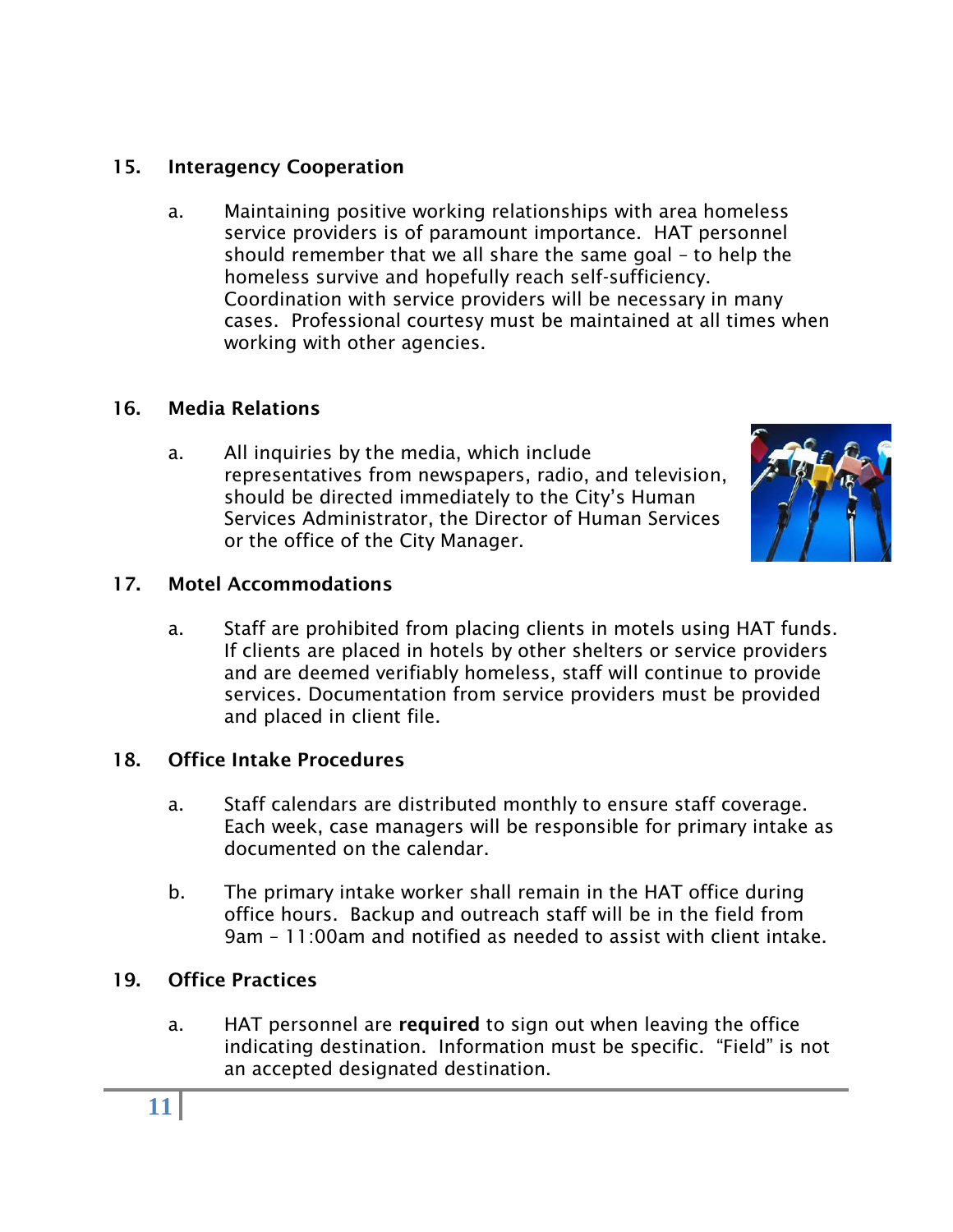- b. In the event an employee will be later than the designated time, they must notify the HAT office.
- c. Office doors must be locked if leaving the office at lunch and upon leaving for the day. Hallway file cabinets should be secured at the end of the day.
- d. HAT employees are responsible for turning off the lights and other appliances or equipment and ensuring that the office is secure upon leaving at the end of their shift.
- e. Cash, checks, and car titles may not be kept in client's files.
- f. Clients' personal items may not be stored in the HAT office.
- g. All appointments for transports must be logged in the master calendar. If possible, clients should give at least a 24 hour notice to ensure transport availability.
- h. Clients entering the office should be greeted with a friendly smile and welcomed immediately upon entering the office.
- i. Case managers should take reasonable and timely actions to discourage clients from unnecessarily lounging in the waiting area.

# **20. Outreach/Street Sweep**

- a. HAT personnel will visit locations not designed for sleeping where homeless people tend to inhabit on a daily basis beginning at 1pm until 4pm including transports to local shelter. Sweeps shall be conducted on a weekly basis (4p.m. - 7:00p.m.). Early morning sweeps (5a.m. - 8a.m.) shall be conducted on a quarterly basis or as directed by the Human Services Administrator.
- b. HAT personnel must have their City identification card visible at all times during street outreach.
- c. HAT personnel will not disturb sleeping persons unless the person is in imminent danger (i.e. weather conditions, fire, etc.)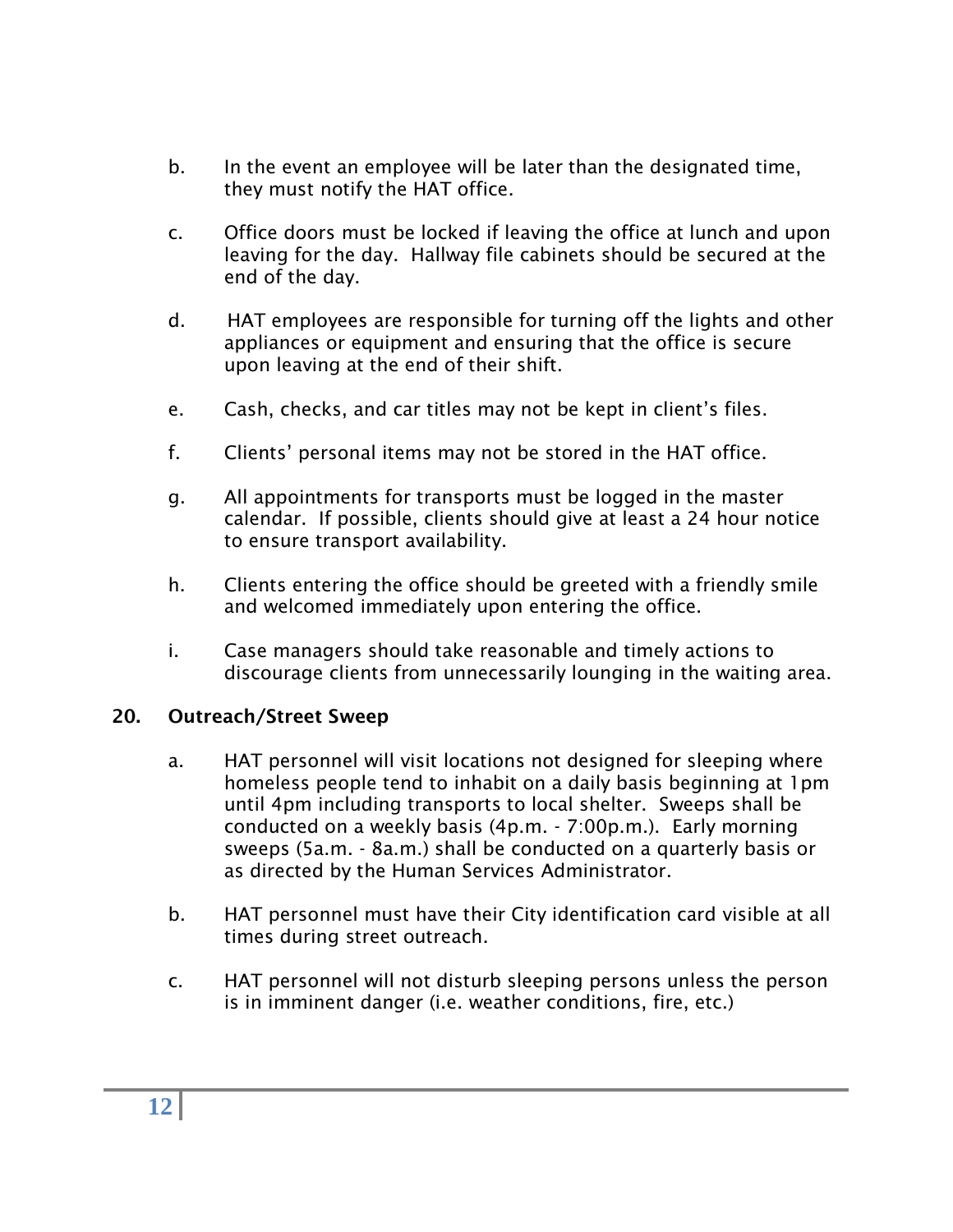- d. In the event of staff shortage, outreach is to be conducted in areas deemed to be safe/secure (i.e. parks, greenways, etc). Daytime outreach must be conducted in pairs where applicable.
- e. Outreach should be conducted in all areas of the city to assure geographic balance. Outreach will be conducted in other jurisdictions when requested.
- f. On Sweep day (long day) the intake worker will work a 10-hour shift with a one hour lunch break. On Friday of the same week, the intake and back-up worker should leave work by 3pm. The outreach worker shall remain until 5pm.

# **21. Payroll Procedures**

- a. Payroll must be completed by HAT personnel on-line prior to payroll cut-off for part time staff.
- b. Per HUD regulations, all HAT staff must complete paper time sheets to be kept on file in Human Services Administrators office.

# **22. Prescription Medications**

- a. Client assistance funds can be used to purchase prescription medications with a valid VOH. New clients are required to have a 3-day VOH prior to services being rendered. Case managers should follow procedures for assisting clients to obtain necessary prescriptions.
	-
- b. Prescriptions will not be processed for intoxicated clients. Intoxicated clients should be informed to return later. Document the reason for waiting to provide assistance. HAT workers are prohibited from "holding" the prescription pending sobriety.
- c. Call Downtown Drug to identify your name/agency.
- d. Give the pharmacist the information on the prescription.
- e. Obtain the estimated cost from the pharmacist and find out if the drug is in stock. Tell them that you are sending someone to their office.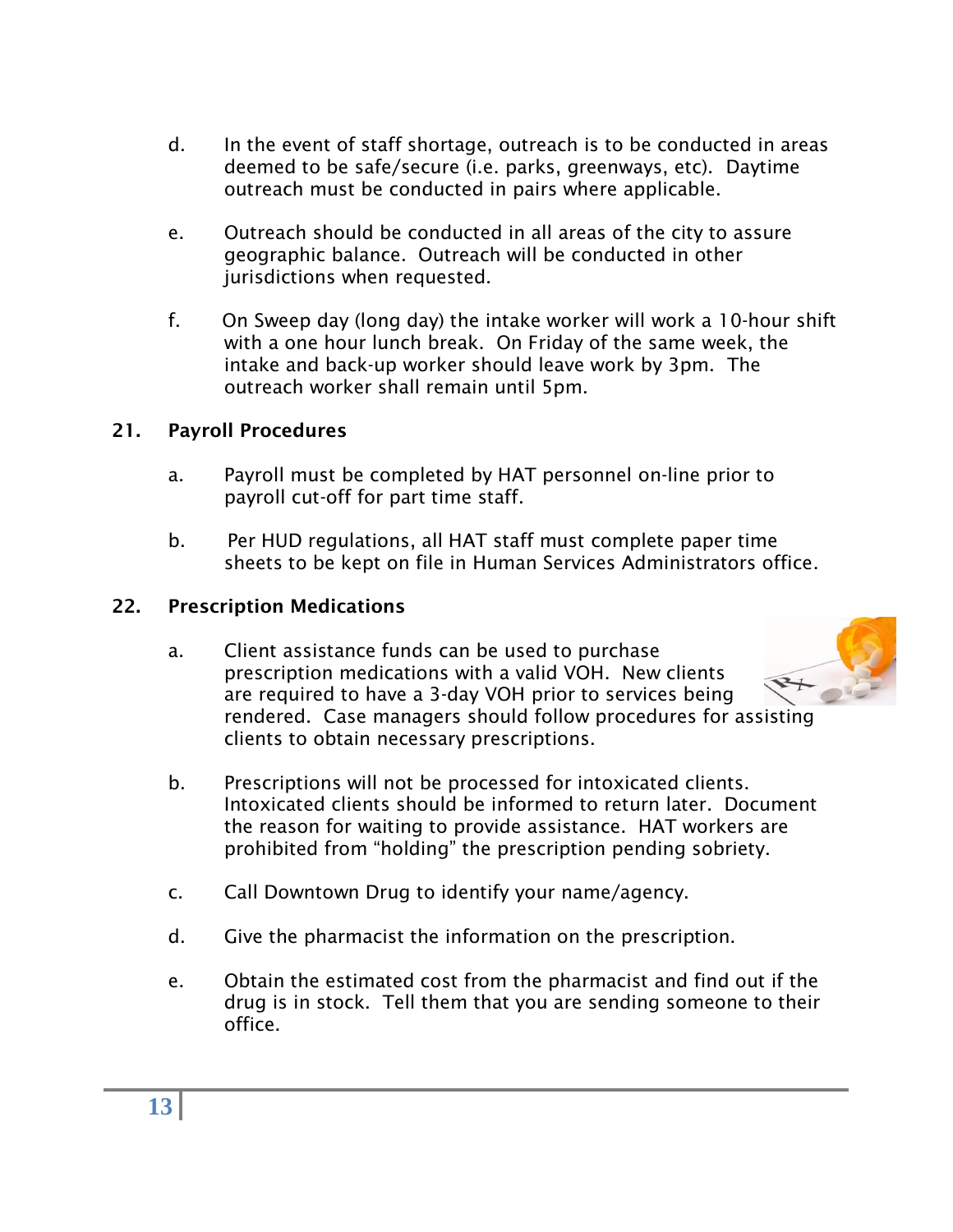- f. Complete a "Prescription Form" and have signed by another staff member if less than \$100. Amounts greater than \$100 must be approved by the HAT secretary.
- g. Make two copies of the prescription and form. The original prescription and HAT prescription form are given to the client. One copy of this documentation goes to the HAT secretary and one copy in the client's file.
- h. It is not the position of HAT case managers to question the necessity of the drug and thus refuse service.
- i. **At no time shall over the counter medications be dispensed to clients.**
- j.A client may receive non-narcotic Rx assistance with valid Rx only once every 30 days. Maintenance medications are not permitted beyond initial Rx.
- k. Staff shall contact the department manager if there are questions surrounding prescription medications.

# **23. Professional Conduct**

a. HAT case managers are expected to adhere to City PoPs as it related to professional conduct.

# **24. Public Appearances** (Presentations)

- a. Occasionally, HAT employees are invited to speak to organizations, congregational meetings, and other events. Keeping the community well informed about the plight of the homeless is important. All requests for presentations shall be directed to the Human Services Administrator and honored in a timely fashion.
- b. Formal presentations which have been scheduled by HAT staff will be consistent to all groups.
- c. HAT staff shall wear HAT approved uniforms when conducting community presentations.

# **25. Religious Activities**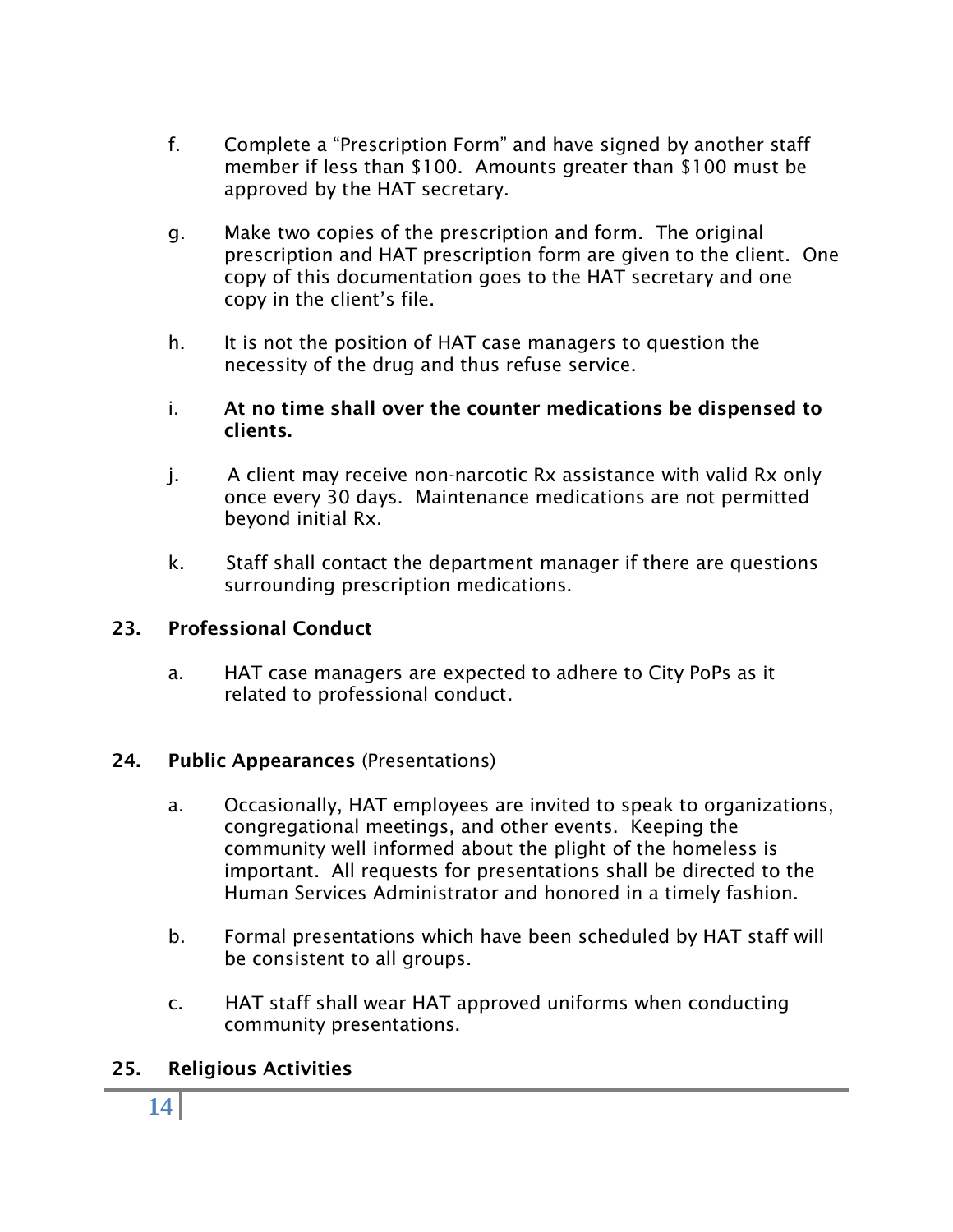a. All religious activities shall be prohibited during HAT operating hours.

#### **26. Rent Deposits**

- a. Client assistance funds may be used to pay rental deposits (up to \$250 depending upon availability of program funds).
- b. Use of HAT funds for deposit payment requires that a rental inspection of the property be conducted by City inspectors or Housing Authority when appropriate. Contact Building Inspections to request and schedule an inspection if HAT funds are to be used. Information on most recent inspections can also be found on the City's website. The inspection must have occurred within the last 4 years.
- **27. Reporting of Suspicious Activity** (during sweep or during office hours)
	- a. Suspected or observed incidents of child abuse or neglect must be reported to the Department of Social Services.
	- b. Identification of weapons in clients' possession shall be reported to the Human Services Administrator as well as your team members.
	- c. Criminal acts in progress must be reported to local law enforcement. Past criminal acts are protected under the laws of confidentiality.
	- d. "Duty to warn" if a client reports they are going to harm someone, this must be reported to the police department as well as the intended victim. The incident shall be reported to the Department Manager for proper notification of appropriate parties.
	- e. Clients under the age of 18 must be reported to child protective services unless verification of emancipation can be obtained.
	- f. When HAT staff places a 9-1-1 call, the Human Services Administrator shall be immediately notified. If the Human Services Administrator is out of the office (vacation/training), the Director of Social Services shall be notified.

# **28. Reporting to Work**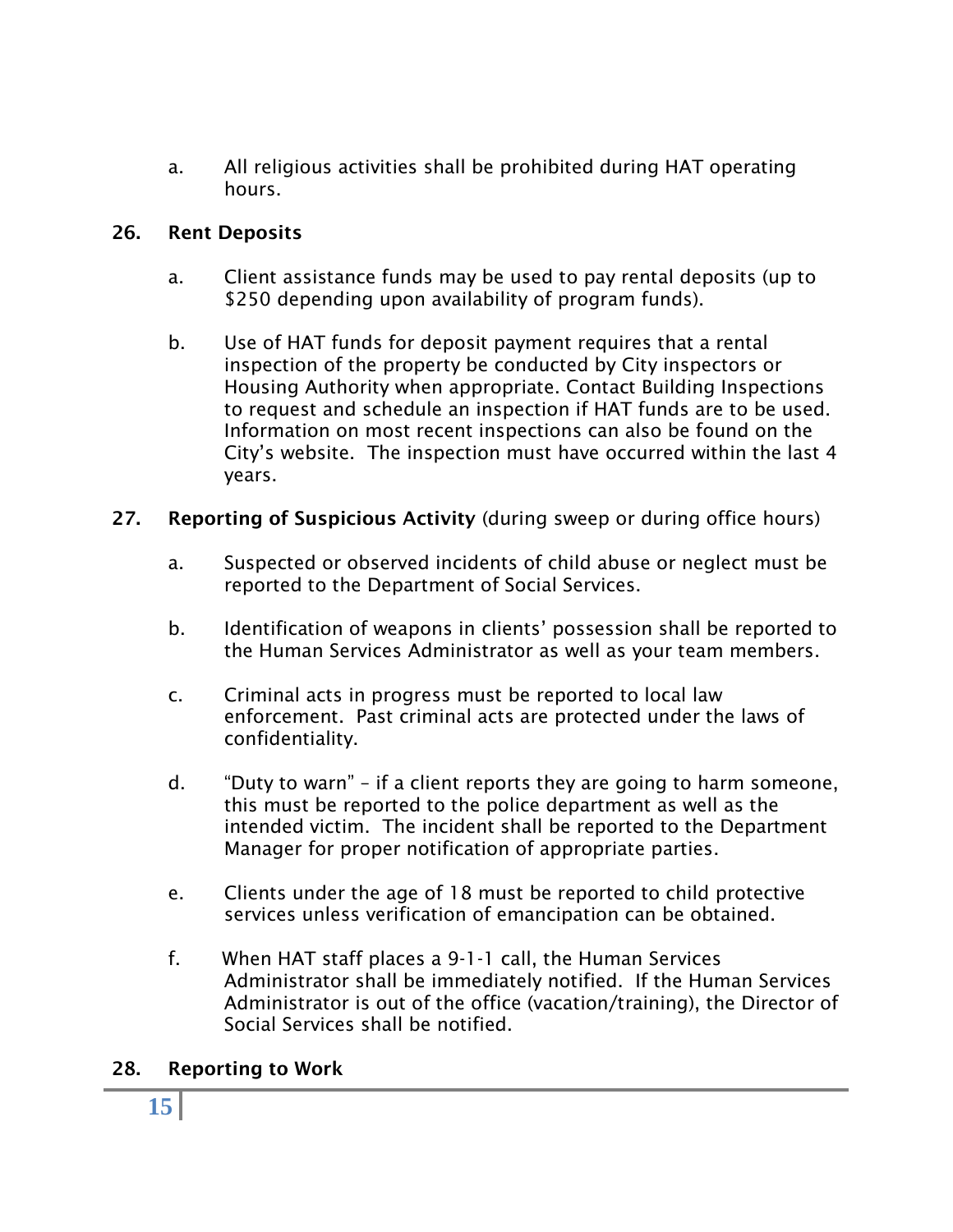- a. The hours of operation for HAT employees are from 8:00 a.m. until 5:00 p.m. Monday through Friday.
- b. Staff are requires to leave and return to lunch during scheduled lunch hour. Deviation from this established time requires authorization.
- c. Arriving late for work will not be tolerated. Failure to report to work at scheduled time without proper notification will result in disciplinary action.
- d. In the event you cannot report to work as scheduled, the Human Services Administrator must be called on identified cell number only. **A text or email message is not acceptable**. Voice mail notification should also be left for the HAT Secretary on the main office number.
- e. In case of inclement weather, the City of Roanoke is open for business unless otherwise directed by the City Manager. If an employee has problems getting to work because of weather or needs to leave work prior to the end of a shift, the employee must contact the supervisor. Approved time off due to weather is charged against earned leave. (Refer to Roanoke City Administrative Procedure #2.17)

# **29. Safety Issues**

a. HAT personnel must inform another HAT staff member of their field location and expected time of return when they are outside of the office as indicated in sign-out policy.



- b. The field location must be designated in writing on the daily outreach notification form. Cell phones must be **charged** and **on** when in the field.
- c. HAT personnel shall conduct field work in teams of two or more persons. Exceptions will be granted in the event that personnel are visiting shelters, offices, and local hospitals, the library and visible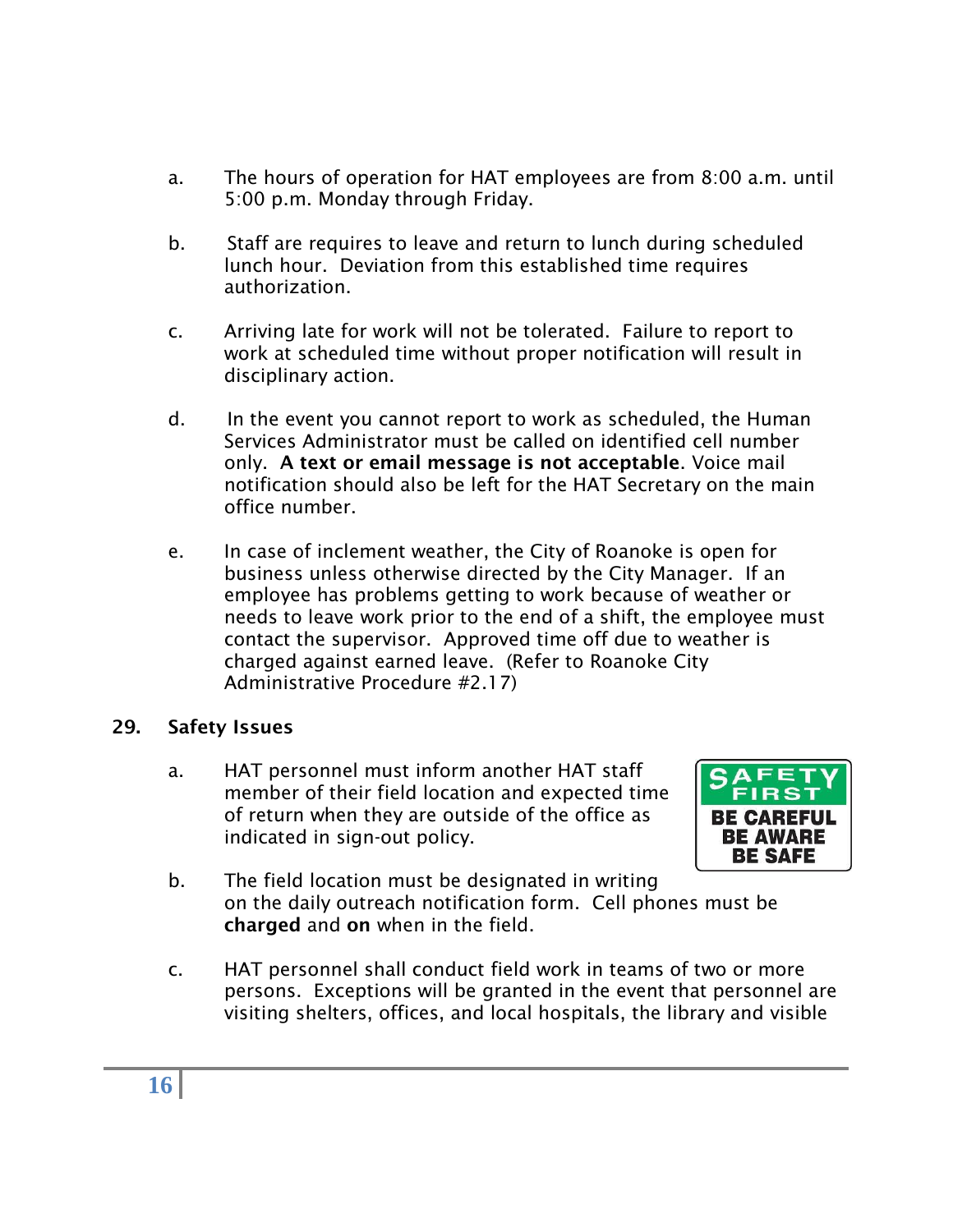city market areas. HAT personnel must never go alone in other locations for safety reasons.

- d. Personnel are responsible for their personal safety and should not take unnecessary risks on the job.
- e. If any staff member feels an intake is becoming out of hand, that person shall call another staff and ask for **MORE PENCILS**. This will signal that assistance is needed with the intake.
- f. At no time will HAT staff close their office doors with clients unless another staff member or staff from another agency is present. **Under this circumstance only**, if the need arises, the case manager shall immediately notify the HAT Secretary or another staff member of the need to close their office door.

#### **30. Schedules**

- a. Case managers must adhere to posted monthly and daily schedules.
	- i. Primary intake workers are identified on the schedule. The primary intake worker must remain in the office at all times.
	- ii. The staff member on outreach is responsible for checking and responding to voice mail messages. In the absence of the secretary, voice mail shall be checked every hour including afternoon outreach and sweeps.

# **31. Section 8 Rental Assistance Vouchers**

- a. HAT personnel can assist the client until they have Section 8 housing as long as the person was homeless and eligible prior to receiving the voucher. Eligibility is based on homelessness and the lack of housing.
- b. If you have questions regarding eligibility, please consult with the HAT Secretary or the Human Services Administrator.

# **32. Severe Weather and/or Crisis Situation**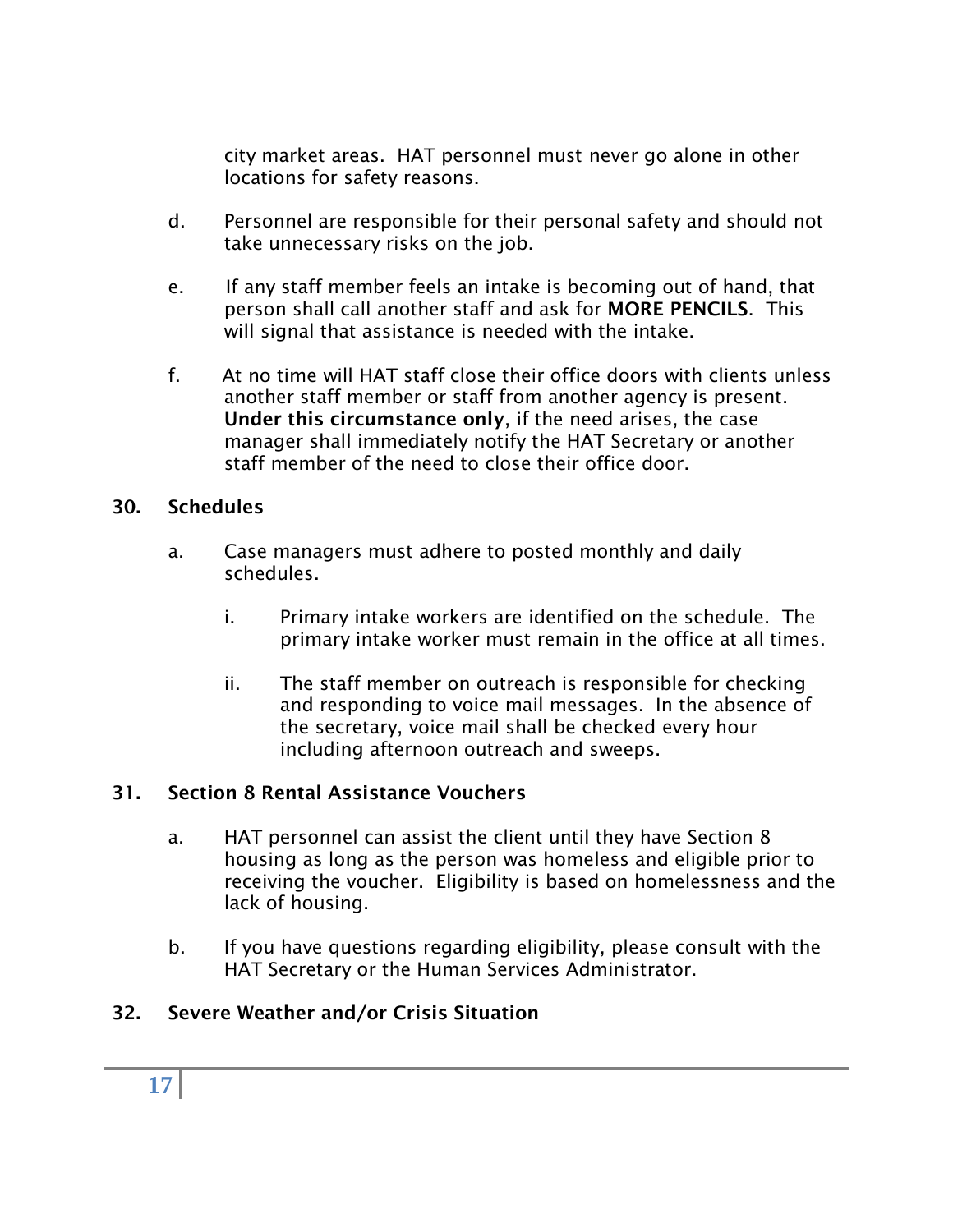a. In the event of impending or occurring severe weather which may threaten the health or safety of homeless persons, HAT employees should respond to requests from the Office of the Human Services Director. *Such job duties may not be explicitly described in the job description but are expected at times of crisis and national, state, or local state of emergency.*

#### **33. Social Media**

**a.** Staff is prohibited from posting program information on social media without prior approval from the City's Human Services Administrator, the Director of Human Services, or the Office of the City Manager.

#### **34. Solicitations**

a. Absolutely no solicitations may be conducted on behalf of the Roanoke City Homeless Assistance Team.

#### **35. Staff Case Management Meetings**

a. All HAT personnel are required to attend staff meetings to discuss operations, cases, share information and resources.



#### **36. Transports**

- a. Transportation can be provided to clients with current files upon confirmation of appointment and presentation of a valid VOH. At no time shall HAT clients be transported in employee personal vehicles. Eligible transports may include:
	- i. Doctor's appointment, employment, housing, shelter, (upon consultation with Human Services). See Section 2 of this manual for other approved transports/bus passes.
- b. The City of Roanoke is committed to providing access to services regardless of physical ability. Staff will make reasonable efforts to accommodate individuals with



disabilities. If an accommodation is needed, the request should be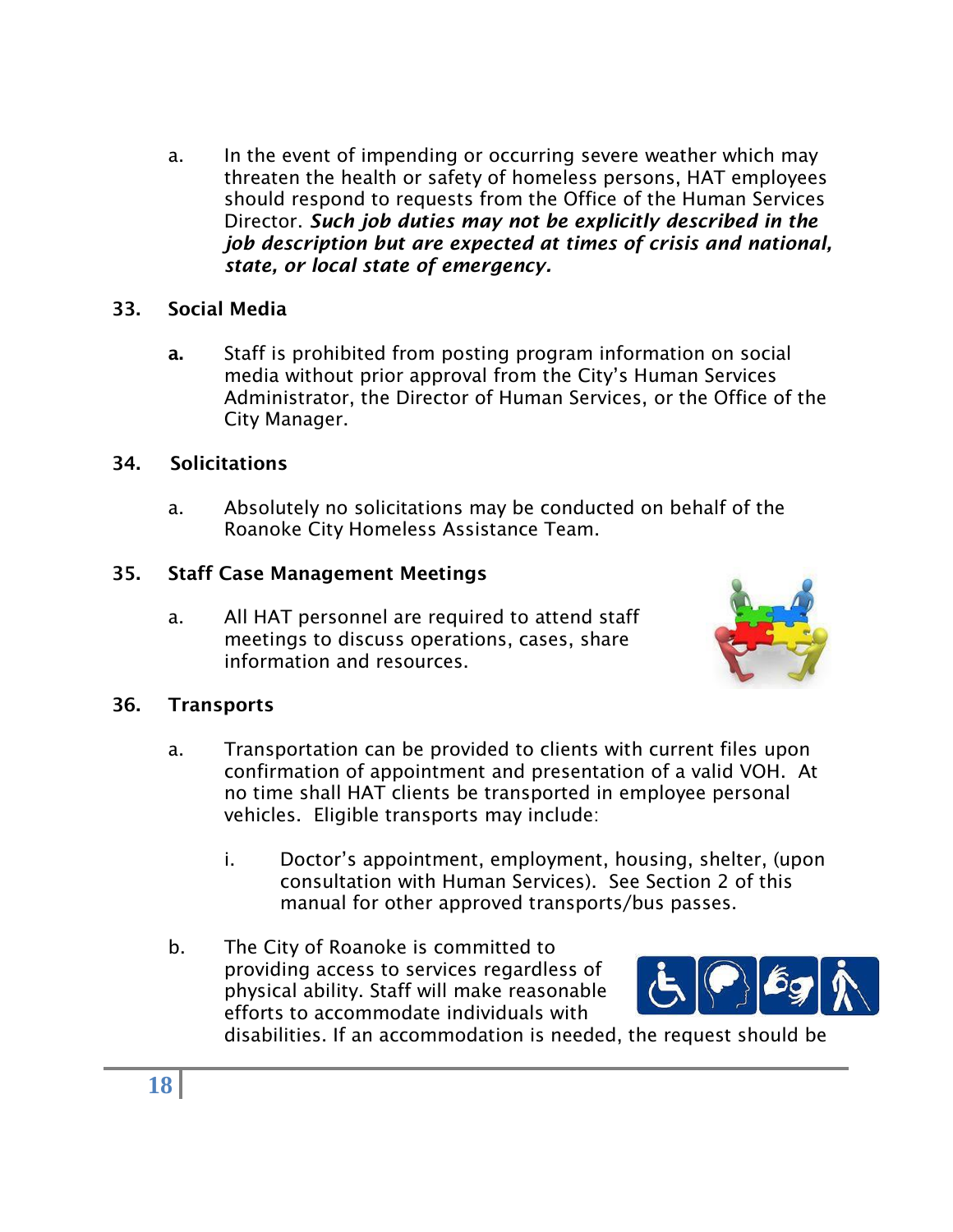made at least two days in advance so that staff has time to make appropriate arrangements. Staff should contact Valley Metro Star program to arrange transports.

c. The staff person assigned to **outreach** will conduct transports, the back up person will do outreach in the event the team member on intake does not need assistance.

#### **37. Transitioning Clients**

- a. "Transitioned clients" refers to those clients who have secured permanent housing. According to federal regulations, HAT staff are only allowed to work with currently homeless persons and to provide assistance to them to secure permanent housing. Program guidelines will allow for assistance up to two weeks after becoming housed.
- b. Upon obtaining housing, clients are no longer eligible for case management services rendered by HAT staff. Ongoing case management must be pre-arranged with another human service agency. All contacts must be documented in the client's file. No client assistance funds may be utilized for clients once they become housed.
- c. "Welcome Home Baskets" containing household items can be provided to active clients transitioning into permanent housing based on availability from donated items. HAT personnel should exercise caution when discussing this service with clients so that realistic expectations will be maintained.
- d. The Case Manager coordinates basket distribution. Once a security deposit is requested or a client states that they have located housing and provides a permanent address, a welcome home basket may be provided depending on availability.

#### **38. Vacation Requests**

a. It is the responsibility of the Human Services Administrator to approve all scheduled leave.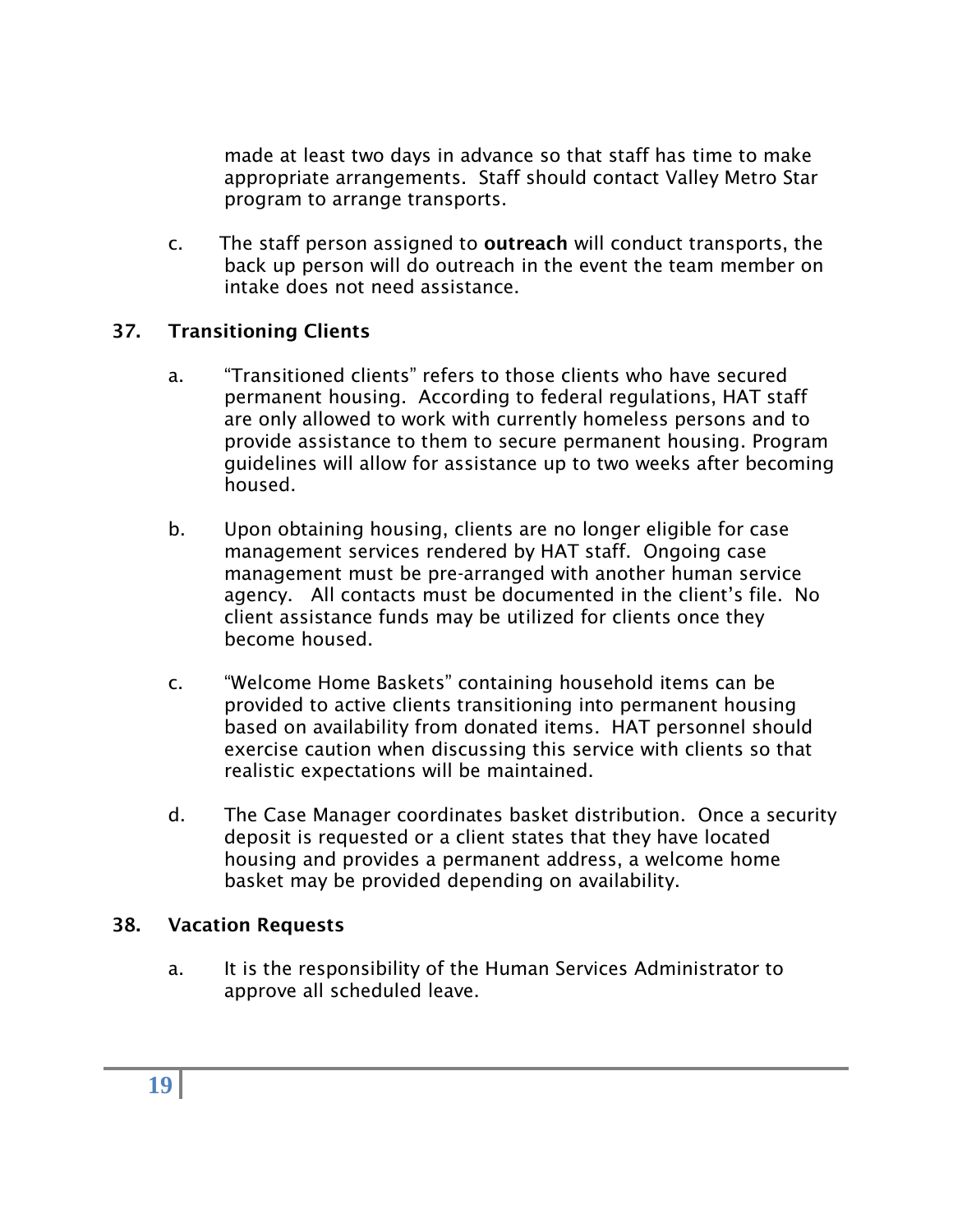b. Whenever possible, at least a one-week notice shall be given for requested time off.

#### **39. Van Usage**

a. Extreme caution shall be exercised when utilizing city vehicles. Reckless usage of these vehicles will result in immediate disciplinary action. Refer to City POP #27 regarding use of city equipment for private purposes.

# **40. Verification of Homelessness (VOH)**

- a. All clients must be verifiably homeless. Homelessness is defined as an individual or family residing in an emergency shelter or in accommodations not designed for sleeping such as in vacant houses, vehicles, and under bridges.
- b. Documentation of homelessness is **required** for every case file.
- c. Verification for people residing in accommodations not designed for sleeping can be visually verified during outreach. Case managers must document location, date, and time the individual was seen sleeping in such accommodations.
- d. Do not accept verification of homelessness from personal sources such as friends and family.

# **41. Violation of HAT Standard Operating Procedures**

a. Violation of stated policy and procedures by HAT employees may result in disciplinary action up to and including termination of employment.

While certainly not inclusive, the above is intended to be used as a guide for staff in performing day-to-day duties. If you should have any questions regarding policy, please contact your Director immediately.